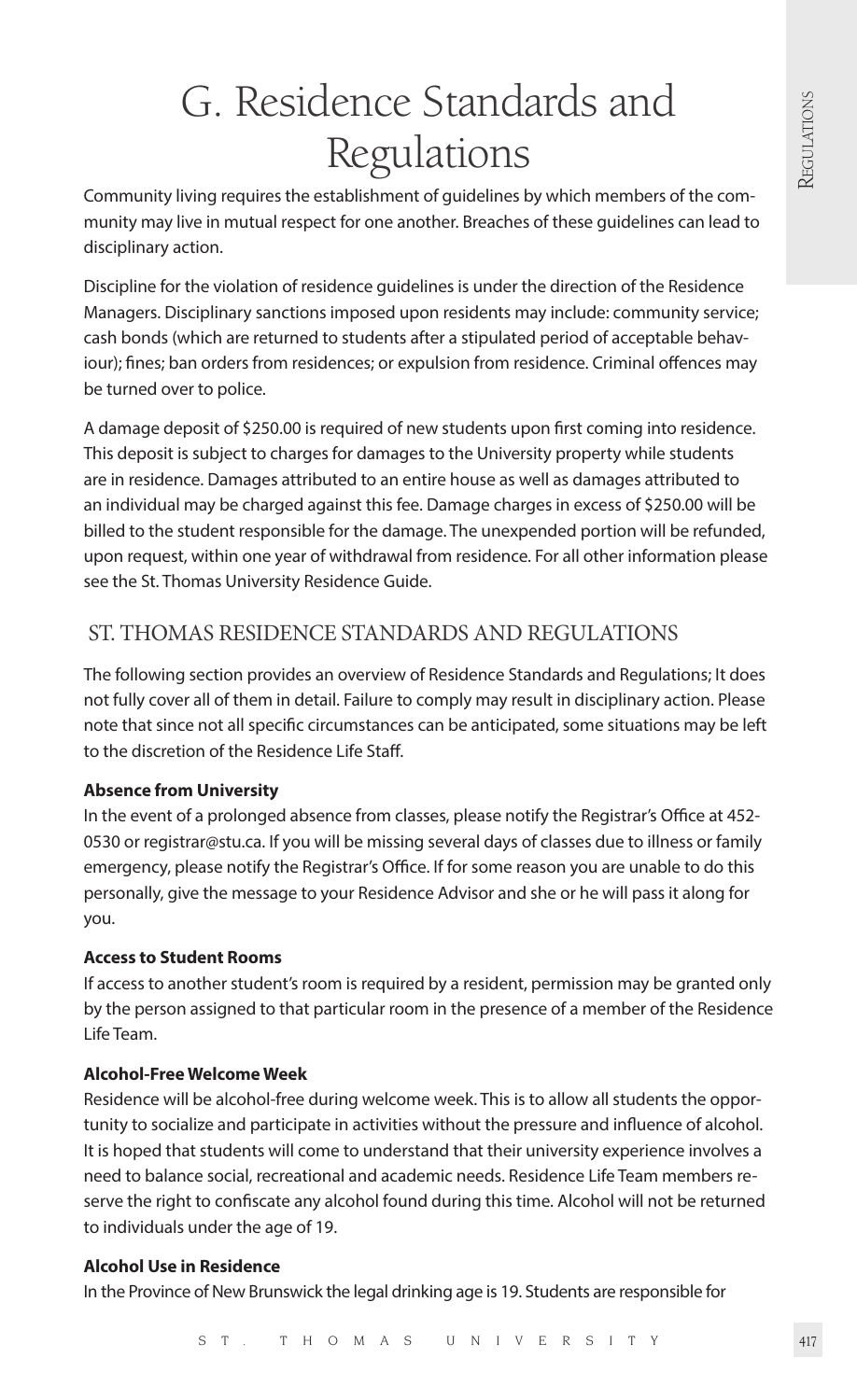knowing, understanding and complying with Provincial laws and University regulations regarding alcohol. All students consuming alcohol are responsible for their behaviour and actions. The Residence Life Office requires that students limit alcohol consumption to their rooms.

Drinking games, funnels and/or speed drinking devices and brewing equipment are not permitted. Possession and/or consumption of "common source" alcohol (e.g. keg, large containers of pre-mixed alcohol, etc) within residence is prohibited.

#### **Balconies**

For the protection of all students, no items may be thrown over, stored, or hung from the balconies. This includes bottles or garbage. Students should not congregate on balconies.

#### **Bicycles**

For fire and safety reasons, bicycles are not allowed inside the residence halls at any time for any reason, except locked in the storage room. Bicycles can also be locked outside.

#### **Damage Deposit**

Each first-year residence student must pay a \$250.00 damage deposit with their residence fees. This deposit is transferred to the next year provided the student stays in residence and there are no damages to the room.

#### **Damage to Property**

Damage to property other than your own is prohibited and may result in disciplinary action and the cost of replacement/repair of damaged property. A pricing list is available at the Residence Life Office if requested.

#### **Dangerous Activity**

Activities which are considered dangerous or potentially harmful to any person, including the resident engaging in the activity, are prohibited. These activities include, but are not limited to, breaking glass, dangerous horseplay, climbing in/out of residence windows, setting off fireworks, etc.

#### **Drugs and Narcotics**

St. Thomas University has a zero tolerance for the use, possession and/or trafficking of drugs or narcotics. Students found in conflict with this policy are subject to disciplinary action which may include, but is not limited to, eviction from residence. Hosts will be held accountable for guests in violation with this policy. The University reserves the right to involve local law enforcement.

#### **Emergency Situations**

In the event of an emergency in your room, please contact your Residence Advisor or Residence Coordinator who can help as they have been trained in emergency response. If you will be missing several classes as a consequence of the particular emergency, please notify the Registrar's Office. If, for some reason, you are unable to do this personally, give the message to your Residence Advisor or Residence Coordinator and he/she will pass it along for you.

#### **Fire Safety and Regulations**

The floors of all residence buildings are equipped with manual fire alarm pull stations as well as an automatic smoke detector system. In the event of a fire alarm, all residents and guests must exit the building promptly and remain outside of the building until informed by a Fire Department representative, Security member or Residence Life team member that it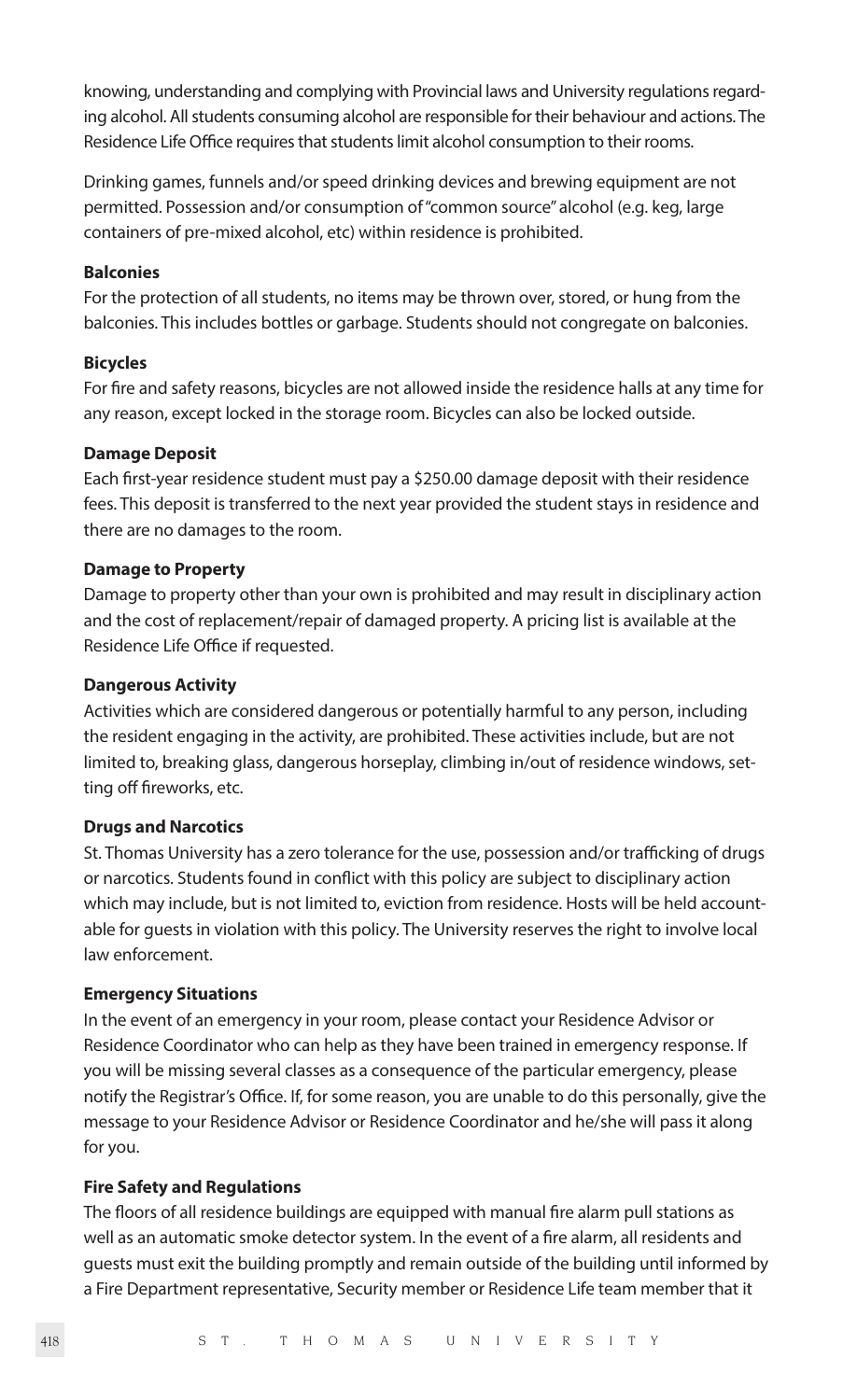is acceptable to return indoors. House meetings and fire drills will be held in your residence to help you become familiar with your residence's evacuation procedures. False, malicious or prank alarms will not be tolerated. All hallways/stairwells are to be kept clear at all times. Nothing is to be stored or temporarily placed in hallways or stairwells. Flags/posters are not permitted to hang from ceilings obstructing the smoke detector or sprinkler system and nothing is to be hung from the sprinkler system. No open flame/elements are permitted in residence. Tampering with fire equipment, including but not limited to smoke detectors, fire extinguishers, sprinklers and emergency exits, may result in disciplinary action.

# **Garbage**

Each resident is responsible for the disposal of garbage from his/her room. There are designated disposal sites at each residence for garbage. Please tie and place bagged garbage at the designated site. Room garbage is not to be taken to common areas or lounges.

# **Grade Point Average (GPA) Requirements**

The minimum annual GPA for re-admission to residence and University is 2.0 in the current year. Students with GPAs that are below 2.0 may be re-admitted on probation. Further details are available by contacting the Residence Life Office.

# **Guests in Residence**

You are welcome to have guests in residence. Please inform guests of residence rules and regulations and escort them at all times. Keep in mind that residents are held accountable for the actions of their guests. Guests are to leave by midnight on weekdays and 2 a.m. on weekends unless signed in with a Residence Advisor. Lending your keys to a guest is prohibited. You may have overnight guests. Since most residents share accommodations with a roommate it is of utmost importance and respect for this person to have their permission prior to having an overnight guest. The stay of your guest may not be any longer than three consecutive days. A guest slip is available from your Residence Advisor. Once you've filled it out, your roommate must sign the slip and bring it to a Residence Advisor. Upon the Residence Advisor receiving verbal and written consent from your roommate you will receive a copy. Overnight guests are not permitted during 21 Quiet Hours. Guests (including parents) must be escorted by the resident.

# **Keys**

Residents are reminded to keep their keys with them at all times. In order to prevent thefts, it is also recommended that your door be kept locked. For security reasons keys must not be copied. If you are locked out of your room, please see the Residence Advisor on duty. A charge of \$1 or a non-perishable food item may be applied, all of which are donated to the Campus Ministry Food Bank. If you lose your keys, replacement keys can be bought at the Registrar's Office for \$25 each and picked up at the Facilities Management Office in Edmund Casey Hall Room 18.

# **Music**

To accommodate every resident and in keeping with the confines of respect for others, the following parameters are to be observed: acceptable volume to limit sound to one's room, volume with low bass level and earphones can be used when louder music is desired.

*Interior Residence Room Doors*

Room doors must be closed during quiet hours.

*Exterior Residence Doors*

For security purposes, propping exterior (outside) doors open is prohibited.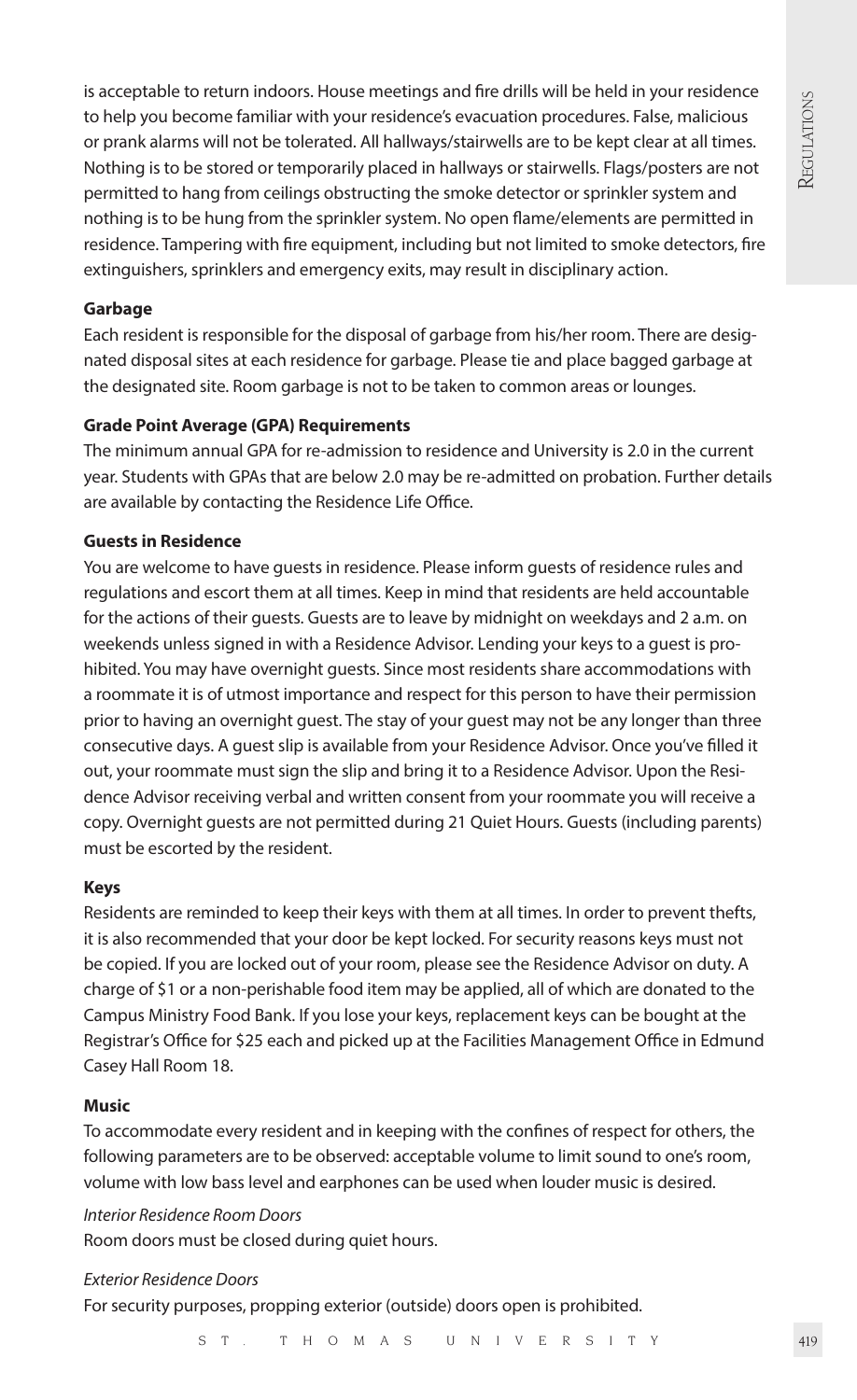#### **Open Flame**

Burning candles, incense or having any other open flame in residence is not permitted.

## **Personal Safety**

Although personal safety is not a regulation or standard, it is a subject of which all residents should be concerned. The following tips should be regarded as behaviours which need to be adopted:

- Keep your door locked when you are not in your room
- Carry your keys with you at all times
- Keep blinds closed when appropriate
- Walk with a friend
- Do not admit people into your residence when you do not expect to escort them during their entire visit
- Report any suspicious visitors or activities to the Residence Advisor on duty

# **Pets**

Pets are not permitted except non-dangerous tropical fish kept in a small aquarium. Special permission may be granted for service animals.

# **Quiet Hours**

In order to accommodate an appropriate amount of study and sleep time, the residence community has specific quiet hours. During quiet hours, please keep your door closed and TVs and stereos turned down. It is the primary goal of residence to promote an academic community and quiet hours helps us to achieve this goal. Every member of the residence community is expected to work together and help each other to maintain quiet hours.

Weekdays 10:00 p.m. until 10:00 a.m. Weekends 12:00 a.m. until 12:00 p.m.

If you have any questions or concerns about the appropriate noise levels, please see your Residence Advisor/Residence Coordinator or the residents on your floor. It is this kind of consideration which enhances the residence community. During exam periods, the residence community modifies quiet hours to reflect the need for extreme quiet so that study, sleep and relaxation may be priorities. Moderate noise will be permitted between 4 and 7 p.m. Overnight guests are not permitted at this time.

# **Recyclables**

Any bottles or cans that are recyclable are to be rinsed and placed in the designated storage area in your residence. For instructions as to where, when, how, etc., please see your Residence Life Team.

# **Removal of University Property**

Removing furniture or property from lounges and other common areas is not permitted. Taking university property out of residence areas is disrespectful to the community and may result in disciplinary sanctions. Please do not remove furniture from your room as you will be held responsible for any missing items at the year-end. Also signs, posters, etc. are considered University property and must not be removed.

#### **Small Appliances**

Small appliances without open elements, such as bar fridges and microwaves, are permitted in rooms as long as they do not pose a safety hazard. Other items which are not permitted include candles, incense and toasters. When in doubt, seek the advice of the Residence Life team.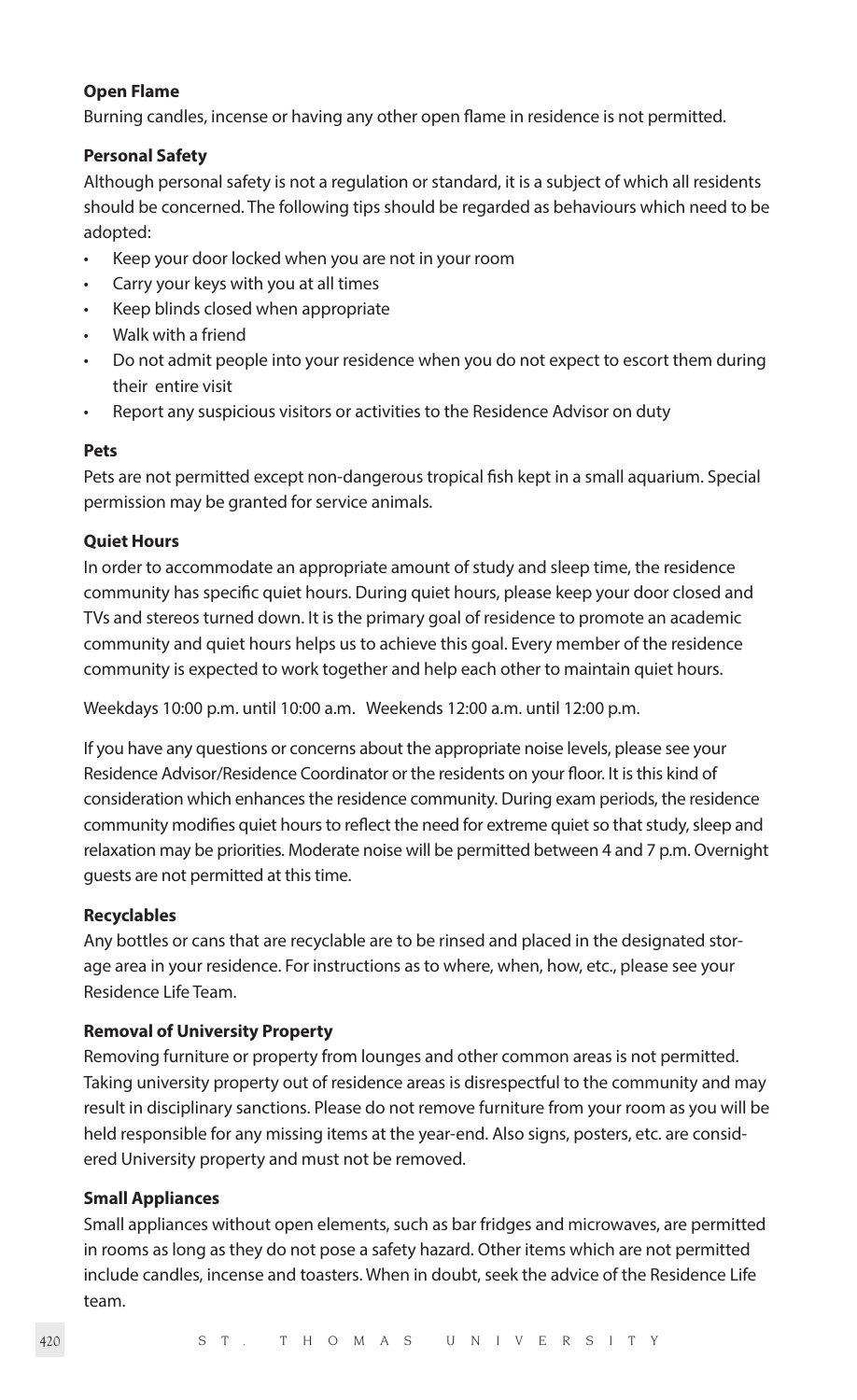# **Smoke-Free Residences**

Our residence community is smoke-free. Smoking is only allowed in designated smoking areas outside the residence buildings. Residents are reminded to inform their guests of the smoking policy. Breaches surrounding this policy will result in disciplinary consequences. All smokers are asked to dispose of their cigarette butts in the appropriate disposal containers.

#### **Theft**

Thefts in residence can occur and you should take steps to protect your belongings. Keep your door locked when you are not in your room, retrieve your laundry promptly and do not give anyone your bank card, PIN, or Calling Card number. Keep valuables in a safe place and never lend your keys to anyone. Residents found to be engaged in unauthorized taking or appropriating of property from a roommate or from any member of the residence life community are subject to disciplinary action.

Please report any thefts to the Residence Coordinator or to your Residence Advisor immediately.

The University is not responsible for any lost or damaged goods, theft or otherwise, in residence. We strongly recommend you obtain insurance for your property. Ask your parents or guardian to contact their insurance company regarding coverage of your belongings.

# **Throwing Objects**

Throwing, dropping, kicking or knocking objects from or towards residence buildings, windows, balconies or stairwells is prohibited and will result in disciplinary sanctions. Throwing snowballs is also prohibited.

## **Violence**

In accordance wit h the *Code of Student Conduct* and the Harassment Policy of St. Thomas University, there is zero-tolerance for written or verbal threats, physical aggression, violence and/or sexual assault at. Anyone engaging in such behaviours in residence, on campus or electronically, may be evicted from residence, subject to further disciplinary proceedings and may be referred to police authorities.

#### **Weapons**

Firearms, knives, explosives or other weapons are not permitted in residence. This includes weapons for "self-defense" purposes.

#### **Windows/Screens**

Hanging objects from the inside or outside of windows is not permitted. Objects may be hung in front of windows only if they do not interfere with the blinds provided by the University. Window screens are not to be removed or opened.

# General Residence Norms of Behaviour

- Respect Yourself, Respect Others
- Alcohol is not to be consumed in the hallways
- Respect the house quiet hours
- Keep your keys to yourself instead of lending them to others. Follow the residence's guest policy
- Clean up any messes you make
- Respect house property
- Keep outside doors locked and not propped open
- Do not pass or throw things through the windows/balconies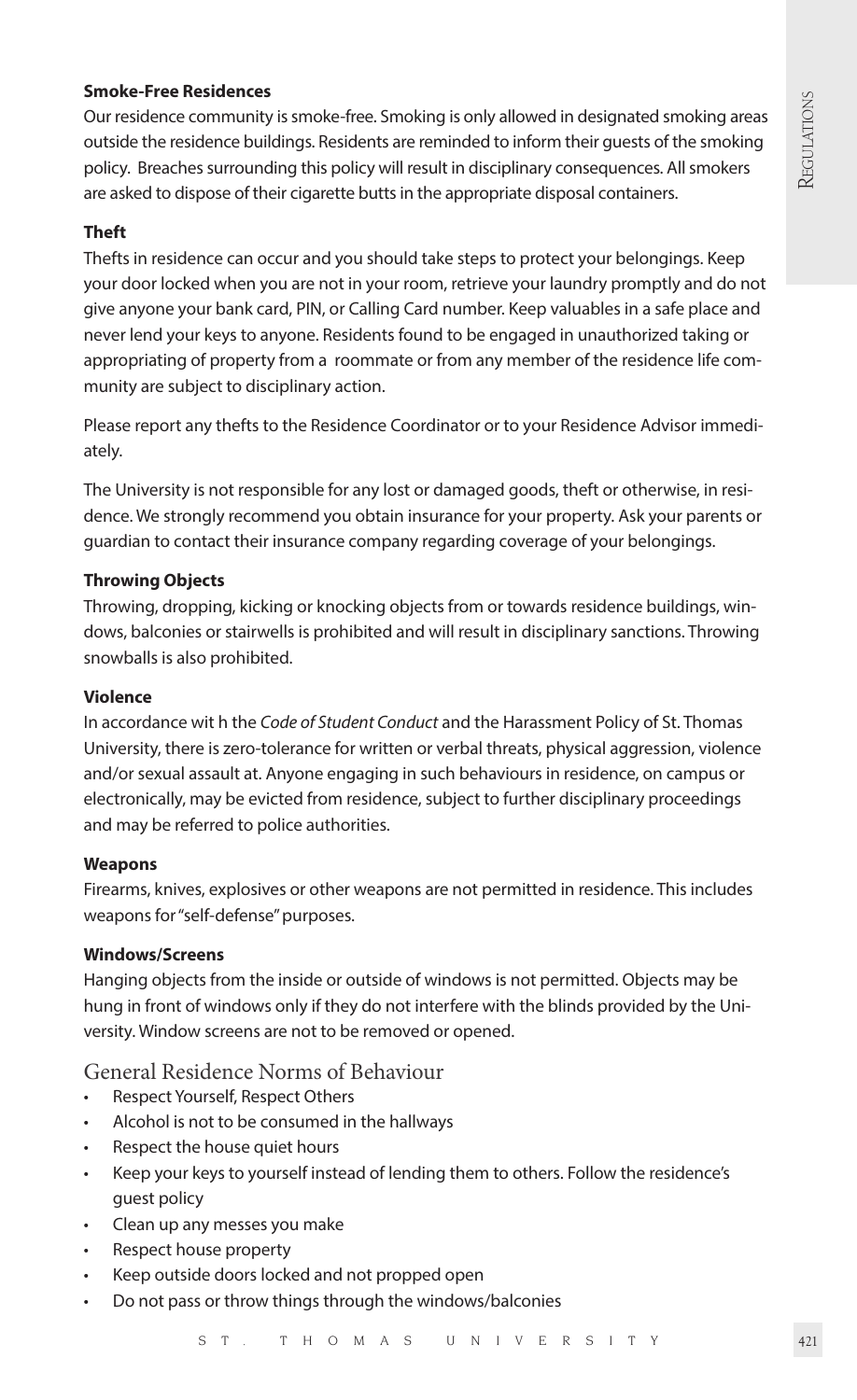- Only smoke in the designated smoking areas (outside)
- Do not light candles or incense
- Know your limits
- Please show respect to all members of the residence community
- Respect all municipal, provincial and federal laws

#### **Discipline**

Students are expected to conduct themselves in a manner which respects the University commu¬nity and its members. Disciplinary action, when required, takes the form of warnings, sanctions, fines, performance bonds and eviction from residence. Residence Advisors, Residence Coordinators, as well as the Residence Life Supervisors and the Director of Residence Life & Conference Services handle disciplinary situations depending upon the seriousness of the incident. Police are involved in criminal offences. Students may appeal, in writing, disciplinary decisions first to the Residence Coordinator of the particular residence hall within 24 hours of receiving the decision. The appeal will then be reviewed by the Residence Council. Appeals will result in one of three outcomes: upholding the original decision, overturning the original decision or modifying the original disciplinary action.

#### *Warning*

A verbal/written warning is given to remind students of an existing policy and the importance of compliance. Repeated warnings could result in disciplinary action.

#### *Fine*

A fine is a non-refundable sum of money that is charged to a student's account following a policy violation. The fine levels, and examples (which are not intended to be exhaustive) are as follows:

 $Level 1 = $10.00$ :

Examples: alcohol consumption in the hallways/balconies; violation of quiet hours; giving keys to others.

# $L = \sqrt{25.00}$

Examples: breach of guest policy; mess left (plus cleaning mess); intentional property damage (plus cost of repair).

# $Level 3 = $50.00$ :

Examples: propping open outside doors; throwing things out of windows/balconies smoking in residence/balconies; candle or incense burning.

Level 4 = \$50.00 plus Automatic Meeting with Residence Life Office where further disciplinary action, in accordance with the Student Codes of Conduct, may take place: Examples: breach of municipal, provincial and/or federal laws; pulling of fire alarm (false alarm); disrespect or abuse of other residents; unauthorized room changes; drinking games.

#### *Sanction*

Possible sanctions may include requiring a student to take corrective measures, restricting them from certain activities or implementing a probationary period.

#### *Performance Bond*

A performance bond is a sum of money placed on a student's account to ensure compliance with a policy. If no further discipline is necessary the money is refunded. Bonds can be forfeited if future discipline is necessary.